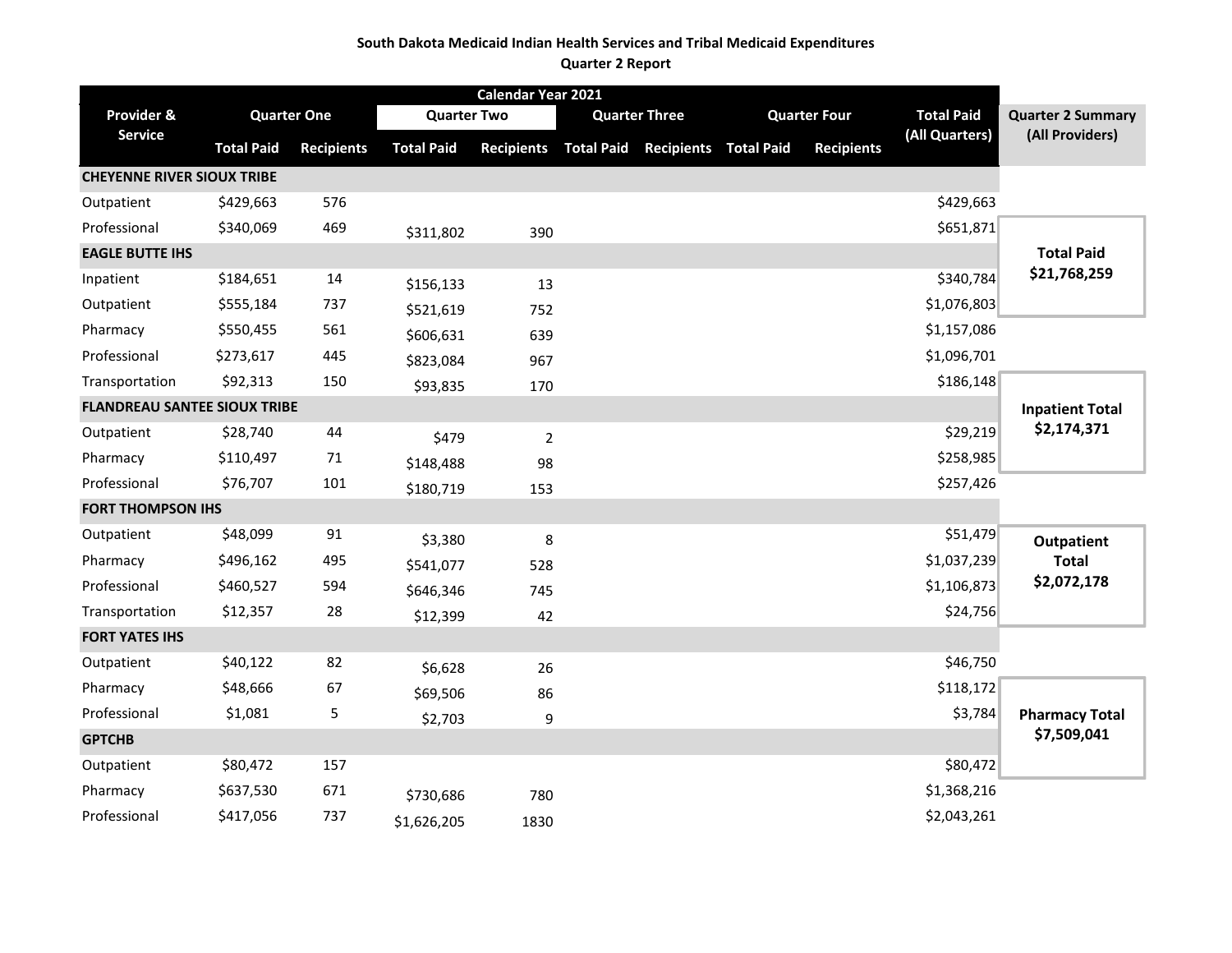### **South Dakota Medicaid Indian Health Services and Tribal Medicaid Expenditures**

#### **Quarter 2 Report**

|                                |                   |                    |                    | Calendar Year 2021 |                                             |                     |                   |                           |
|--------------------------------|-------------------|--------------------|--------------------|--------------------|---------------------------------------------|---------------------|-------------------|---------------------------|
| Provider &                     |                   | <b>Quarter One</b> | <b>Quarter Two</b> |                    | <b>Quarter Three</b>                        | <b>Quarter Four</b> | <b>Total Paid</b> |                           |
| <b>Service</b>                 | <b>Total Paid</b> | <b>Recipients</b>  | <b>Total Paid</b>  |                    | Recipients Total Paid Recipients Total Paid | <b>Recipients</b>   | (All Quarters)    |                           |
| <b>KYLE HEALTH CENTER</b>      |                   |                    |                    |                    |                                             |                     |                   | <b>Professional Total</b> |
| Pharmacy                       | \$439,036         | 439                | \$523,793          | 552                |                                             |                     | \$962,829         | \$8,746,045               |
| <b>LOWER BRULE SIOUX TRIBE</b> |                   |                    |                    |                    |                                             |                     |                   |                           |
| Professional                   |                   |                    | \$21,620           | 16                 |                                             |                     |                   |                           |
| Transportation                 | \$19,745          | 56                 | \$7,823            | 30                 |                                             |                     | \$27,568          |                           |
| <b>MCLAUGHLIN IHS</b>          |                   |                    |                    |                    |                                             |                     |                   |                           |
| Outpatient                     | \$6,628           | 25                 | \$4,659            | 14                 |                                             |                     | \$11,287          |                           |
| Pharmacy                       | \$260,896         | 257                | \$284,645          | 272                |                                             |                     | \$545,541         | <b>Assisted Living</b>    |
| Professional                   | \$123,131         | 206                | \$126,656          | 221                |                                             |                     | \$249,787         | <b>Total</b>              |
| <b>MEDICINE WHEEL VILLAGE</b>  |                   |                    |                    |                    |                                             |                     |                   | \$15,483                  |
| <b>Assisted Living</b>         | \$30,473          | 4                  | \$15,483           | 4                  |                                             |                     | \$45,956          |                           |
| <b>Nursing Facility</b>        | \$1,222,147       | 26                 |                    | 23                 |                                             |                     | \$1,222,147       |                           |
| <b>OGALAL SIOUX TRIBE</b>      |                   |                    |                    |                    |                                             |                     |                   |                           |
| Professional                   | \$214,396         | 197                | \$82,241           | 120                |                                             |                     | \$296,637         |                           |
| Transportation                 | \$167,789         | 465                | \$167,601          | 429                |                                             |                     | \$335,390         | <b>LTC Total</b>          |
| <b>LOWER BRULE IHS</b>         |                   |                    |                    |                    |                                             |                     |                   | \$743,704                 |
| Outpatient                     | \$92,447          | 140                | \$78,556           | 120                |                                             |                     | \$171,003         |                           |
| Pharmacy                       | \$204,126         | 207                | \$281,737          | 303                |                                             |                     | \$485,863         |                           |
| Professional                   | \$9593            | 50                 | \$34,583           | 87                 |                                             |                     | \$44,176          |                           |
| <b>PINE RIDGE IHS</b>          |                   |                    |                    |                    |                                             |                     |                   |                           |
| Inpatient                      | \$2,661,689       | 246                | \$1,668,207        | 127                |                                             |                     | \$4,329,896       | <b>Transportation</b>     |
| Outpatient                     | \$2,230,434       | 2679               | \$1,001,373        | 1739               |                                             |                     | \$3,231,807       | <b>Total</b>              |
| Pharmacy                       | \$1,629,368       | 1529               | \$2,006,195        | 2011               |                                             |                     | \$3,635,563       | \$507,437                 |
| Professional                   | \$290,174         | 1040               | \$2,334,941        | 3083               |                                             |                     | \$2,625,115       |                           |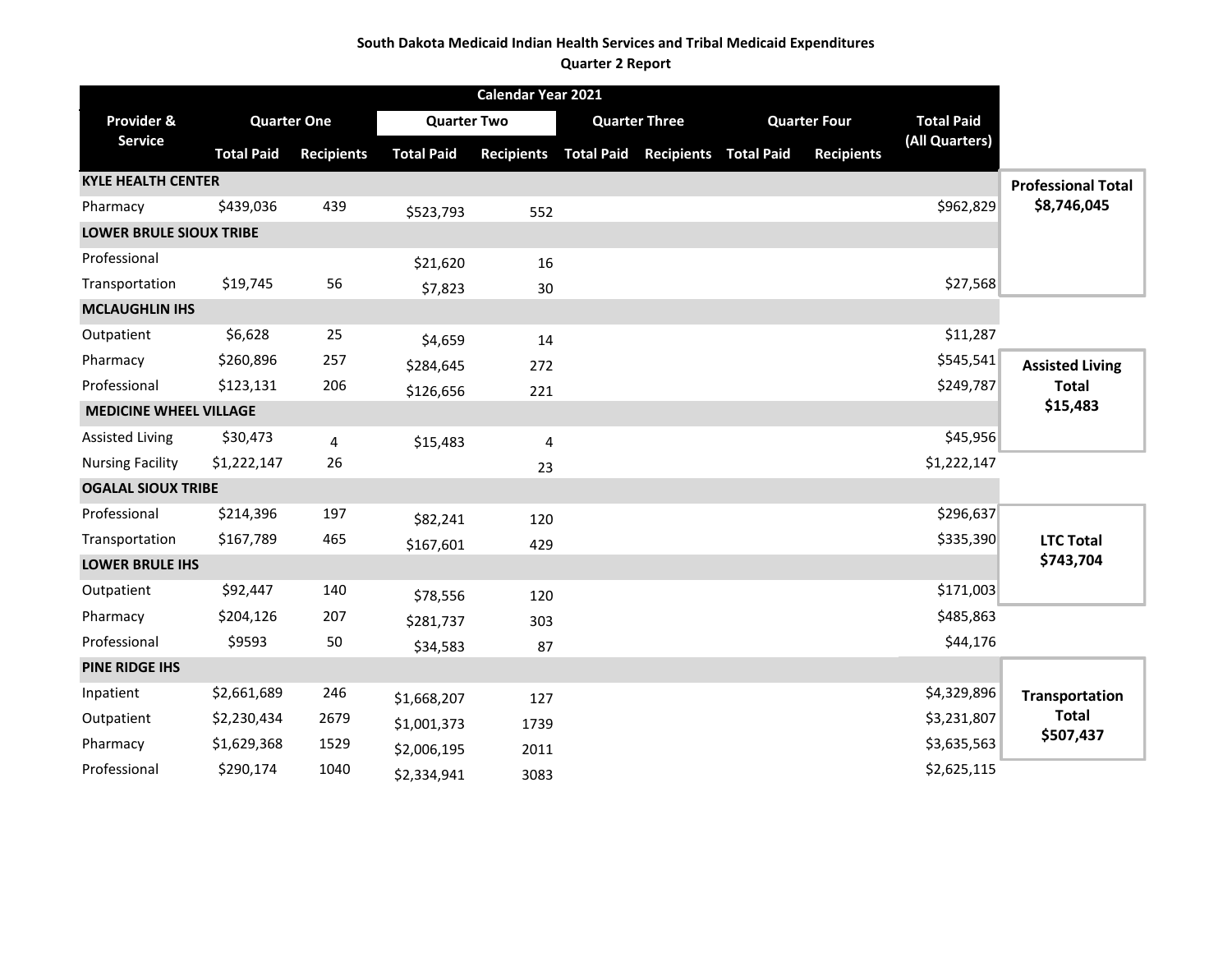### **South Dakota Medicaid Indian Health Services and Tribal Medicaid Expenditures**

#### **Quarter 2 Report**

|                                  |                   |                    |                    | Calendar Year 2021      |                              |                   |                     |                   |
|----------------------------------|-------------------|--------------------|--------------------|-------------------------|------------------------------|-------------------|---------------------|-------------------|
| Provider &                       |                   | <b>Quarter One</b> | <b>Quarter Two</b> |                         | <b>Quarter Three</b>         |                   | <b>Quarter Four</b> | <b>Total Paid</b> |
| <b>Service</b>                   | <b>Total Paid</b> | <b>Recipients</b>  | <b>Total Paid</b>  | <b>Recipients</b>       | <b>Total Paid Recipients</b> | <b>Total Paid</b> | <b>Recipients</b>   | (All Quarters)    |
| <b>RAPID CITY IHS</b>            |                   |                    |                    |                         |                              |                   |                     |                   |
| Outpatient                       | \$10,538          | 23                 | \$958              | 3                       |                              |                   |                     | \$11,496          |
| Pharmacy                         | \$260,058         | 232                |                    |                         |                              |                   |                     | \$260,058         |
| Professional                     | \$62,197          | 213                | \$243,484          | 451                     |                              |                   |                     | \$305,681         |
| ROSEBUD HEALTH CARE SYSTEM       |                   |                    |                    |                         |                              |                   |                     |                   |
| <b>Nursing Facility</b>          | \$762,865         | 31                 | \$743,704          | 29                      |                              |                   |                     | \$1,506,569       |
| <b>ROSEBUD IHS</b>               |                   |                    |                    |                         |                              |                   |                     |                   |
| Inpatient                        | \$171,015         | 18                 | \$350,031          | 35                      |                              |                   |                     | \$521,046         |
| Outpatient                       | \$1,029,900       | 1433               | \$391,736          | 708                     |                              |                   |                     | \$1,421,636       |
| Pharmacy                         | \$1,081,870       | 1018               | \$1,210,627        | 1223                    |                              |                   |                     | \$2,292,497       |
| Professional                     | \$306,786         | 770                | \$981,198          | 1334                    |                              |                   |                     | \$1,287,984       |
| <b>ROSEBUD SIOUX TRIBE</b>       |                   |                    |                    |                         |                              |                   |                     |                   |
| Transportation                   | \$172,090         | 389                | \$214,792          | 454                     |                              |                   |                     | \$386,882         |
| <b>WAGNER IHS</b>                |                   |                    |                    |                         |                              |                   |                     |                   |
| Outpatient                       | \$483,790         | 582                | \$9,580            | 21                      |                              |                   |                     | \$493,370         |
| Pharmacy                         | \$360,279         | 312                | \$399,078          | 403                     |                              |                   |                     | \$759,357         |
| Professional                     | \$77,086          | 158                | \$571,282          | 624                     |                              |                   |                     | \$648,368         |
| Transportation                   |                   |                    | \$10,987           | 46                      |                              |                   |                     |                   |
| <b>WANBLEE IHS</b>               |                   |                    |                    |                         |                              |                   |                     |                   |
| Outpatient                       | \$69,759          | 141                | \$50,532           | 107                     |                              |                   |                     | \$120,291         |
| Pharmacy                         | \$221,151         | 211                | \$270,399          | 266                     |                              |                   |                     | \$491,550         |
| Professional                     | \$150,632         | 237                | \$149,081          | 284                     |                              |                   |                     | \$299,713         |
| <b>WOODROW WILSON KEEBLE IHS</b> |                   |                    |                    |                         |                              |                   |                     |                   |
| Outpatient                       | \$318,643         | 398                | \$2,678            | $\overline{\mathbf{4}}$ |                              |                   |                     | \$321,321         |
| Pharmacy                         | \$366,971         | 339                | \$436,179          | 414                     |                              |                   |                     | \$803,150         |
| Professional                     | \$198,525         | 380                | \$610,100          | 757                     |                              |                   |                     | \$808,625         |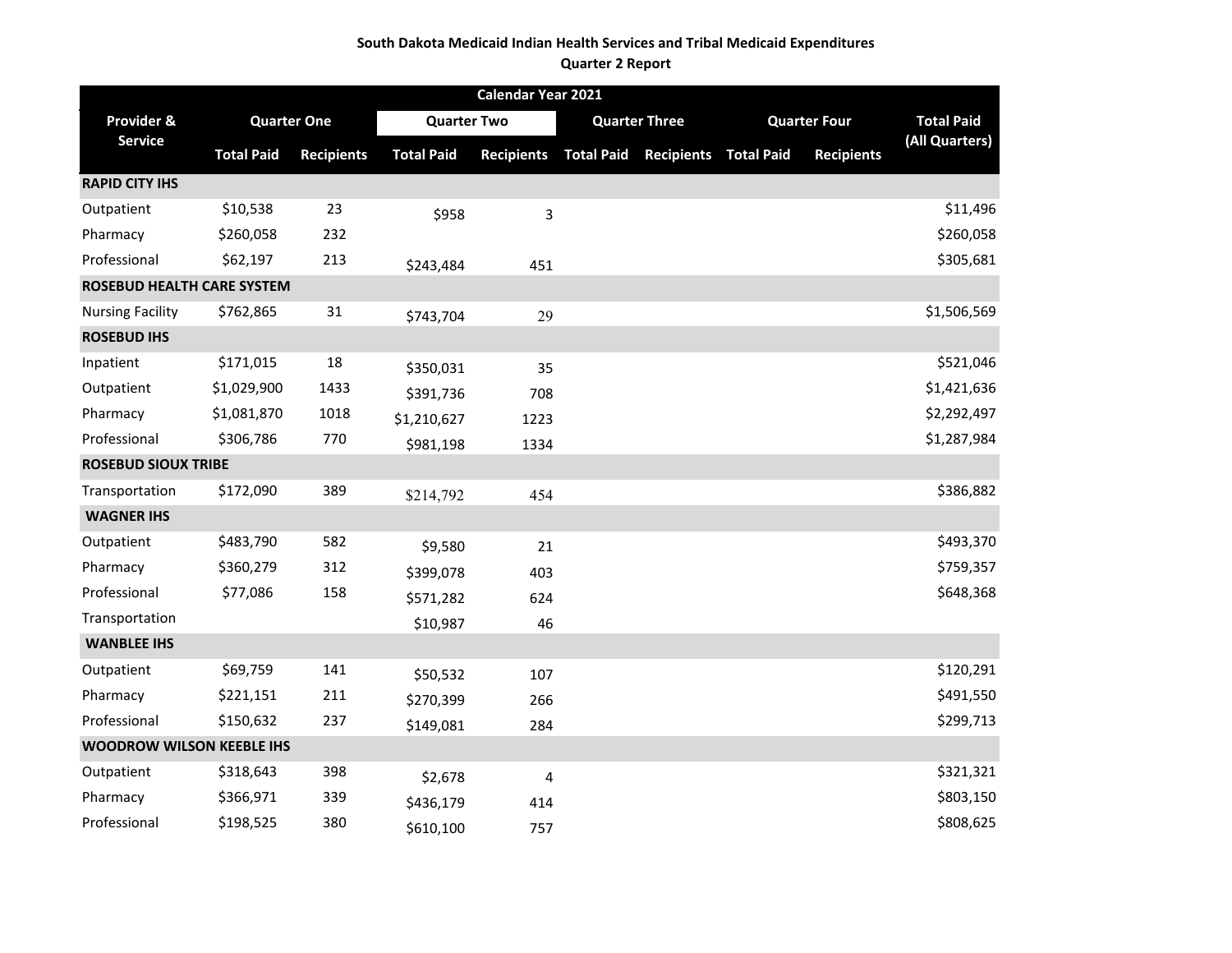# **Medicaid Non-Emergency Medical Transportation (NEMT) Expenditures**<br>04/01/2021 - 06/30/2021 As of 07/01/2021 **04/01/2021 - 06/30/2021 As Of 07/01/2021**

|                                         | <b>Cheyenne River Sioux Tribe</b> |                            |                 |
|-----------------------------------------|-----------------------------------|----------------------------|-----------------|
| <b>Name of Provider</b>                 | City                              | $***$<br><b>Total Paid</b> | # of Recipients |
| <b>CHEYENNE RIVER SUPPORT SERVICES</b>  | <b>EAGLE BUTTE</b>                | \$2,310.74                 | 63              |
| <b>TAKINI SCHOOL</b>                    | <b>HOWES</b>                      | \$0.00                     | $\overline{0}$  |
| <b>Tribal Totals</b>                    |                                   | \$2,310.74                 | 63              |
|                                         | <b>Crow Creek Sioux Tribe</b>     |                            |                 |
| <b>Name of Provider</b>                 | City                              | <b>Total Paid</b>          | # of Recipients |
| <b>CROW CREEK TRIBAL HEALTH</b>         | FT THOMPSON                       | \$0.00                     | 0               |
| CROW CREEK SIOUX TRIBE - FINANCE OFFICE | FT THOMPSON                       | \$0.00                     | $\overline{0}$  |
| CROW CREEK DISTRICT BUSINESS COMMITTEE  | PUKWANA                           | \$0.00                     | $\mathbf 0$     |
| <b>Tribal Totals</b>                    |                                   | \$0.00                     | 0               |
|                                         | <b>Lower Brule Sioux Tribe</b>    |                            |                 |
| <b>Name of Provider</b>                 | City                              | <b>Total Paid</b>          | # of Recipients |
| <b>OKIYA FUND</b>                       | <b>LOWER BRULE</b>                | \$0.00                     | 0               |
| <b>Tribal Totals</b>                    |                                   | \$0.00                     | $\mathbf{0}$    |
| <b>Oglala Sioux Tribe</b>               |                                   |                            |                 |
| <b>Name of Provider</b>                 | City                              | <b>Total Paid</b>          | # of Recipients |
| <b>PASS CREEK DISTRICT</b>              | <b>ALLEN</b>                      | \$0.00                     | 0               |
| OGLALA LAKOTA COUNTY SCHOOL DISTRICT    | <b>BATESLAND</b>                  | \$0.00                     | 0               |
| LAST CHILD SUNDANCE ASSN.               | <b>KYLE</b>                       | \$0.00                     | $\mathbf 0$     |
| MEDICINE ROOT DISTRICT                  | <b>KYLE</b>                       | \$0.00                     | 0               |
| WOUNDED KNEE DISTRICT                   | <b>MANDERSON</b>                  | \$0.00                     | 0               |
| WOUNDED KNEE DISTRICT SCHOOL            | <b>MANDERSON</b>                  | \$0.00                     | 0               |
| LACREEK DISTRICT CAP OFFICE             | <b>MARTIN</b>                     | \$36.00                    | 0               |
| LONEMAN SCHOOL                          | <b>OGLALA</b>                     | \$0.00                     | $\overline{0}$  |
| OGLALA DISTRICT SERVICE CENTER          | <b>OGLALA</b>                     | \$0.00                     | 0               |
| LAKOTA OYATE WAKANYEJA OWICAKIYAPI      | <b>PINE RIDGE</b>                 | \$0.00                     | $\mathbf 0$     |
| OGLALA SIOUX TRIBE                      | PINE RIDGE                        | \$38,949.00                | 277             |
| OGLALA SIOUX TRIBE - HEALTH ADMIN       | PINE RIDGE                        | \$0.00                     | $\mathbf 0$     |
| OST CSBG                                | PINE RIDGE                        | \$0.00                     | 0               |
| PINE RIDGE VILLAGE DISTRICT             | PINE RIDGE                        | \$0.00                     | $\mathbf 0$     |
| WAKPAMNI DISTRICT SERVICE CENTER        | PINE RIDGE                        | \$0.00                     | 0               |
| OGLALA SIOUX TRIBE - ENERGY & HOUSING   | PINE RIDGE                        | \$0.00                     | $\mathbf 0$     |
| PORCUPINE DISTRICT                      | PORCUPINE                         | \$2,605.44                 | 17              |
| PORCUPINE SCHOOL                        | <b>PORCUPINE</b>                  | \$0.00                     | $\mathbf 0$     |
| CRAZY HORSE SPEC ED DEPT                | WANBLEE                           | \$0.00                     | 0               |
| <b>EAGLE NEST DISTRICT</b>              | WANBLEE                           | \$196.80                   | 4               |
| HORSE CREEK COMMUNITY                   | WHITE RIVER                       | \$0.00                     | 0               |
| WOUNDED KNEE COMMUNITY                  | <b>WOUNDED KNEE</b>               | \$0.00                     | $\mathbf 0$     |

Tribal Totals \$41,787.24 298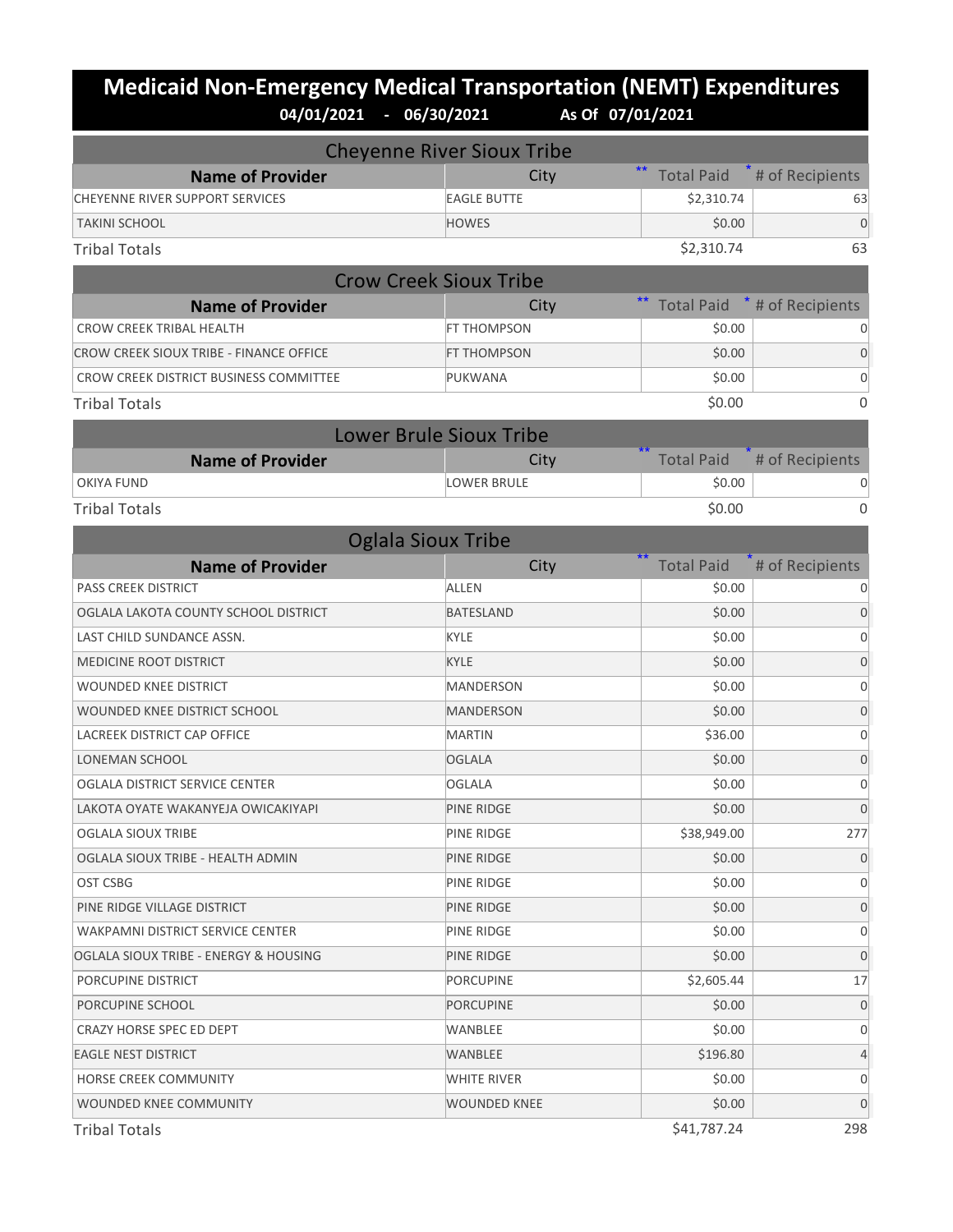## **Medicaid Non-Emergency Medical Transportation (NEMT) Expenditures 04/01/2021 - 06/30/2021 As Of 07/01/2021**

| <b>Rosebud Sioux Tribe</b>                 |                   |                   |                     |
|--------------------------------------------|-------------------|-------------------|---------------------|
| <b>Name of Provider</b>                    | City              | <b>Total Paid</b> | $*$ # of Recipients |
| <b>ANTELOPE COMMUNITY</b>                  | <b>MISSION</b>    | \$0.00            | 0                   |
| SGU TIWAHE GLU KINI PI                     | <b>MISSION</b>    | \$0.00            | $\Omega$            |
| SICANGU CHILD AND FAMILY SERVICES          | <b>MISSION</b>    | \$0.00            | $\Omega$            |
| SINTE GLESKA UNIVERSITY TIWAHE GLU KINI PI | <b>MISSION</b>    | \$0.00            | $\Omega$            |
| SPOTTED TAIL CHILDREN'S HOME               | <b>MISSION</b>    | \$0.00            | $\Omega$            |
| <b>BLACK PIPE COMMUNITY</b>                | <b>NORRIS</b>     | \$0.00            | $\Omega$            |
| PARMELEE COMMUNITY                         | PARMELEE          | \$0.00            | $\Omega$            |
| ROSEBUD SIOUX TRIBE - COMMUNITY SERVICES   | <b>ROSEBUD</b>    | \$16,590.40       | 207                 |
| ROSEBUD SIOUX TRIBE - EDUCATION DEPT       | <b>ROSEBUD</b>    | \$4,461.32        | 15                  |
| ROSEBUD SIOUX TRIBE HEAD START PROGRAM     | <b>ROSEBUD</b>    | \$0.00            | $\Omega$            |
| SINTE GLESKA OYATE TRANSPORTATION          | <b>ROSEBUD</b>    | \$0.00            | $\Omega$            |
| SAINT FRANCIS INDIAN SCHOOL                | <b>ST FRANCIS</b> | \$0.00            | $\Omega$            |
| <b>Tribal Totals</b>                       |                   | \$21,051.72       | 222                 |

|                               | <b>Sisseton Wahpeton Oyate</b> |        |                             |
|-------------------------------|--------------------------------|--------|-----------------------------|
| <b>Name of Provider</b>       | City                           | $**$   | Total Paid *# of Recipients |
| <b>BIG COULEE DISTRICT</b>    | <b>AGENCY VILLAGE</b>          | \$0.00 |                             |
| <b>BUFFALO LAKE DISTRICT</b>  | <b>AGENCY VILLAGE</b>          | \$0.00 | $\Omega$                    |
| EARLY CHILDHOOD INTERVENTION  | <b>AGENCY VILLAGE</b>          | \$0.00 | 0                           |
| <b>OLD AGENCY DISTRICT</b>    | <b>AGENCY VILLAGE</b>          | \$0.00 | $\Omega$                    |
| SWO ELDERLY AFFAIRS PROGRAM   | <b>AGENCY VILLAGE</b>          | \$0.00 |                             |
| <b>LAKE TRAVERSE DISTRICT</b> | <b>SISSETON</b>                | \$0.00 | $\Omega$                    |
| <b>Tribal Totals</b>          |                                | \$0.00 | 0                           |

|                                            | <b>Standing Rock Sioux Tribe</b> |        |                                |
|--------------------------------------------|----------------------------------|--------|--------------------------------|
| <b>Name of Provider</b>                    | City                             |        | ** Total Paid *# of Recipients |
| <b>BEAR SOLDIER DISTRICT</b>               |                                  | \$0.00 | $\Omega$                       |
| ROCK CREEK GRANT SCHOOL                    | <b>BULLHEAD</b>                  | \$0.00 | $\Omega$                       |
| STANDING ROCK EARLY CHILDHOOD              | <b>FORT YATES</b>                | \$0.00 | $\Omega$                       |
| STANDING ROCK SIOUX TRIBE - 0-5 HEAD START | <b>FT YATES</b>                  | \$0.00 | $\Omega$                       |
| <b>STANDING ROCK SIOUX TRIBE - HEALTH</b>  | <b>FT YATES</b>                  | \$0.00 | $\Omega$                       |
| <b>Tribal Totals</b>                       |                                  | \$0.00 | $\Omega$                       |

| <b>Yankton Sioux tribe</b>      |               |                                        |          |
|---------------------------------|---------------|----------------------------------------|----------|
| <b>Name of Provider</b>         | City          | <b>**</b> Total Paid * # of Recipients |          |
| <b>ST PAUL'S CHURCH</b>         | <b>MARTY</b>  | \$0.00                                 | $\Omega$ |
| SOUTH CENTRAL CHILD DEVELOPMENT | <b>WAGNER</b> | \$0.00                                 | 0        |
| YANKTON SIOUX TRIBE             | <b>WAGNER</b> | \$0.00                                 | 0        |
| YANKTON SIOUX TRIBE             | <b>WAGNER</b> | \$0.00                                 | 0        |
| <b>Tribal Totals</b>            |               | \$0.00                                 | $\Omega$ |